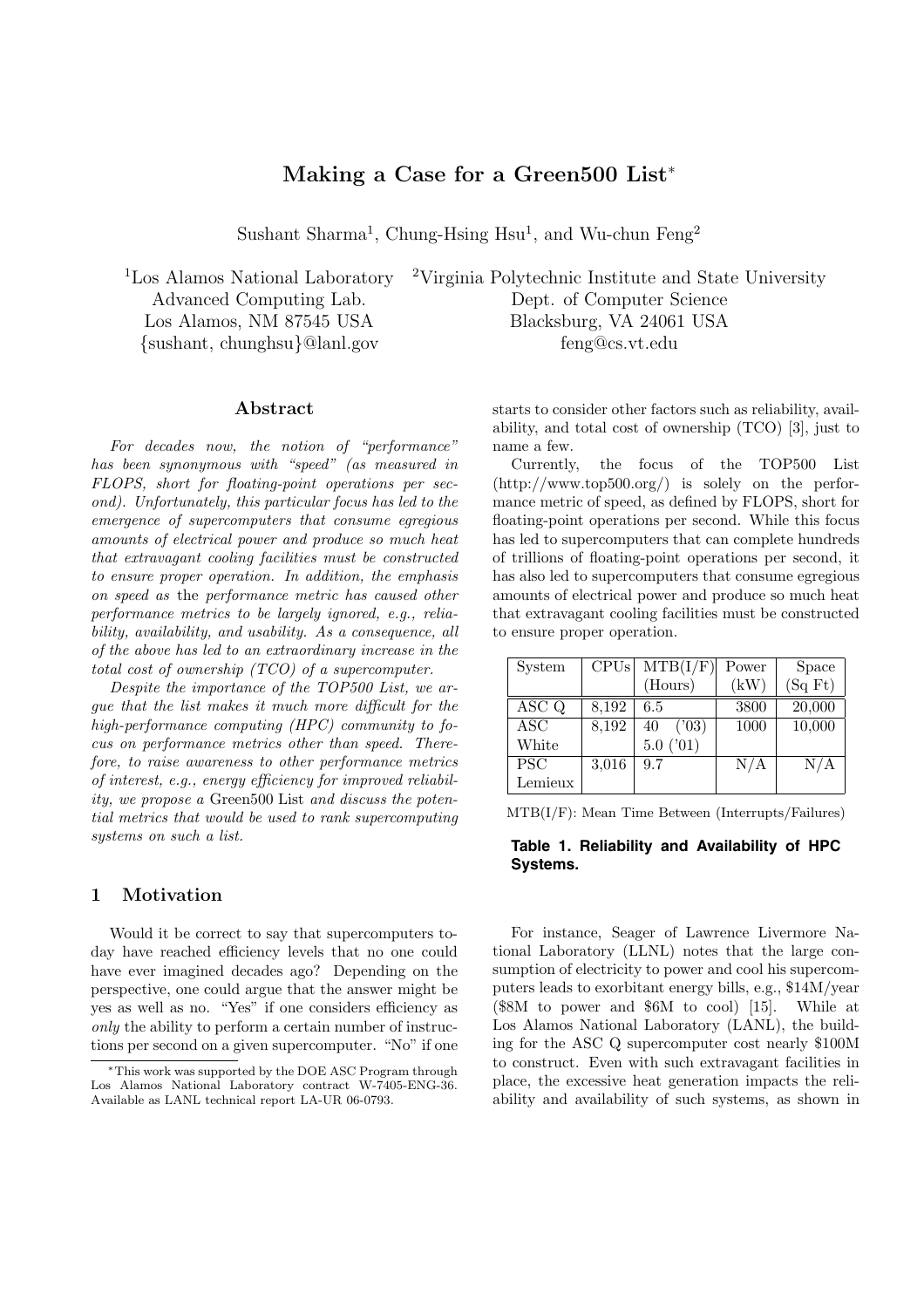Table 1  $[14]$ <sup>1</sup>. Therefore, not too surprisingly, all of the above results in an astronomical increase in the total cost of ownership (TCO).

With the above considerations in mind, we argue for *the need to maintain a list where the performance metric of interest is not only speed but also energy efficiency as it relates to reliability and availability*. Therefore, we propose a *Green500 List* and discuss the potential metrics that would be used to rank supercomputing systems on such a list.

# **2 Background**

Efforts towards building energy-efficient supercomputers include Green Destiny [3, 17], a 240-processor supercomputer that consumed just 3.2 kilowatts (kW) of power when booted diskless.<sup>2</sup> Although this lowpower supercomputer was criticized for its computing ineptitude, Green Destiny *with its customized highperformance code-morphing software* produced a Linpack rating, i.e., 101 Gflops, that was equal to that of a contemporary 256-processor SGI Origin 2000 at the time. Furthermore, the extraordinarily low power consumption of Green Destiny resulted in an extremely reliable supercomputer that had *no unscheduled downtime in its 24-month existence*. It is also important to note here that Green Destiny never required any special cooling or air filtration in order to keep it running.

With efforts such as Green Destiny from 2001-2002, microprocessor vendors have been slowly giving up on the power-hungry, clock-speed race and focusing more on efficient processor design. For example, in October 2004, Intel announced that after years of promoting clock speed as the most important indicator of processor performance, it now believes that introducing multicore products and new silicon features are the best ways to improve processor performance [11]. A month later in November 2004, the energy-efficient IBM BlueGene/L debuted at #1 on the TOP500 Supercomputer List using slowly-clocked 700-MHz PowerPC processors in spite of the availability of PowerPC processors with much higher clock speeds, and hence, more power-hungry appetites. More recently, PA Semi announced its PWRficient<sup>TM</sup>Processor Family, which is based on the Power Architecture<sup>TM</sup>(licensed from IBM). As noted by the company's renowned CEO, Dan Dobberpuhl, PA Semi is aiming to "really drive a breakthrough in performance per watt." [16]. Thus,

the above evidence indicates that the commercial industry is moving more towards lower-power and more energy-efficient (but still high-performing) microprocessors.

An alternative approach towards energy-efficient HPC is to use existing power-hungry microprocessors but to leverage an interface to the microprocessor that allows for the dynamic scaling of a microprocessor's clock frequency and supply voltage, as the power consumption of a microprocessor is directly proportional to the clock frequency and the square of the supply voltage. Such research has gained significant traction in the HPC community [2, 4, 5, 6, 7, 9].

Irrespective of the approach towards energy-efficient supercomputing, we believe that there exists a need to develop an alternative to the TOP500 Supercomputer List: the *Green500 Supercomputer List*. But creating such a list means determining what metric(s) to use to rank the supercomputers. *The purpose of this paper is to decide on such a metric and to use that metric to rank supercomputers relative to energy efficiency.*

# **2.1 Which Metric?**

Supercomputers on the TOP500 List use *FLOPS* — short for floating-point operations per second — as the evaluation metric for performance relative to speed. However, the HPC community now understands that supercomputers should not be evaluated solely on the basis of speed but should also consider metrics related to usability, availability, and energy efficiency. With respect to the latter, researchers have borrowed the  $ED<sup>n</sup>$ metric<sup>3</sup> from the the circuit-design domain in order to quantify the energy-performance efficiency of different systems [1, 8, 12, 13].

In [7], Cameron et al. propose a variant to the  $ED<sup>n</sup>$ metric. Specifically, they introduce a weighting variable called  $\partial$  that could be used to put more emphasis on energy  $E$  or on performance  $D$ , depending on what is of interest to the end user. In short, the end user is allowed to choose the value for  $\partial$ . What this means is that the end user can ultimately choose from an infinite number of variants of the  $ED<sup>n</sup>$  metric, but it still leaves the problem of what value of ∂ should the end user choose and what value, if any, should be used to order the Green500 Supercomputer List. On the other hand, Hsu and Feng demonstrate how various  $ED<sup>n</sup>$ metrics are arguably biased towards massively parallel supercomputing systems [10]. Rather than use an  $ED<sup>n</sup>$ -based metric, they ultimately "fall back" to using

<sup>1</sup>Arrhenius' equation, as applied to microelectronics, projects that the failure rate of a compute node in a supercomputer doubles with every 10*o*C (18*o*F) rise in temperature.

<sup>2</sup>3.2 kW is roughly equivalent to the power draw of two hairdryers.

 $\overline{3E}$  is the energy being used by a system while running a benchmark, and *D* is the time taken to complete that same benchmark.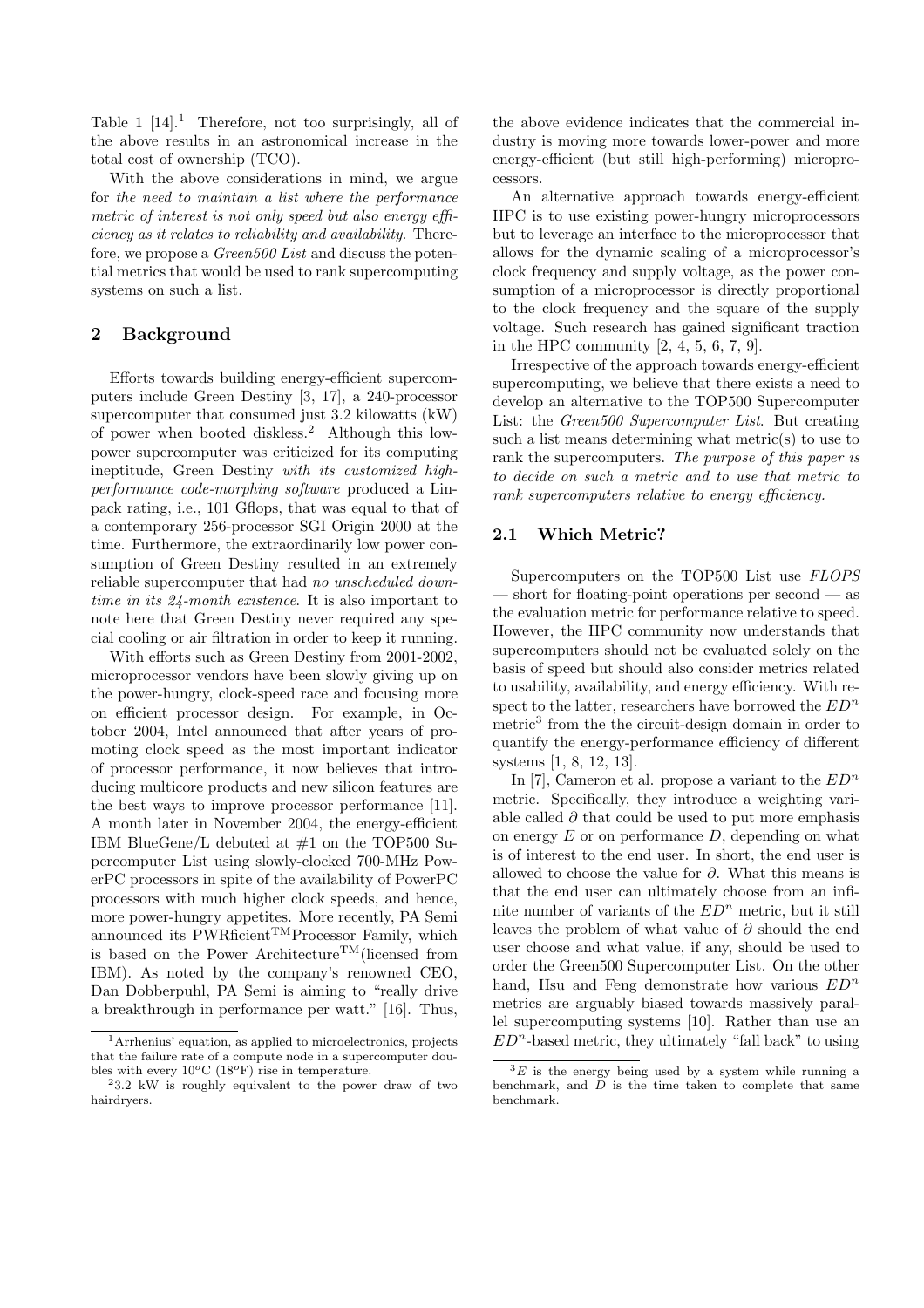the  $FLOPS/watt$  metric for energy efficiency. All this suggests that there is still no consensus amongst HPC researchers on which metric to choose for calculating the energy efficiency of a supercomputer.

Rather than simply adopt an energy-efficiency metric and apply it to our tested systems (and even the systems on the TOP500 List), we first present the results of *various* energy-efficiency metrics across a multitude of parallel-computing systems. Next, we provide some analysis and insight into what factors should be considered when comparing the energy efficiency of different supercomputers, using the currently available metrics. Based on our analysis, we then make a case for a Green500 Supercomputer List, an energy-efficient list that will implicitly capture the performance metrics of speed and energy usage. In addition, we will also discuss (1) *how* the results from a particular efficiency metric vary when only CPU power consumption is used instead of total system power and (2) *when* CPU power consumption should be used in calculating energy efficiency instead of total system power.

The remainder of the paper is organized as follows. Section 3 presents our experimental setup, experimental results, and discussion of the results. In particular, we present and discuss the results of applying various efficiency metrics across systems with different architectures. Section 4 shows how a subset of supercomputers from the TOP500 list would be ranked in a Green500 Supercomputer List. Finally, we present our conclusions in Section 5.

# **3 Experiments**

In this section, we first describe the experimental set-up that we use to take our performance measurements. Then, we present and discuss the results of applying different energy-efficient metrics across a variety of parallel-computing platforms.

#### **3.1 Experimental Set-Up**

Figure 1 shows the hardware set-up for our experiments. At the upper left is the profiling computer, which records the data that is measured on our Yokogawa digital power meter, shown in the lower left of the figure. To measure the power consumption of the parallel-computing system that appears on the righthand side of the figure, we connected our power meter to the same power strip as the parallel-computing system. The power meter then continuously samples the instantaneous wattage at a rate of 50 kHz (i.e., every 20  $\mu$ s) and delivers the readings to the profiling computer.



**Figure 1. Experimental Set-Up for Benchmark Tests.**

For the purposes of comparing results, we kept the software configuration across all the parallel-computing systems as similar as possible. Relative to the application software set-up, we chose the Linpack benchmark to evaluate the FLOPS performance of our parallel computing systems (for legacy reasons relative to the TOP500 Supercomputer List), compiled Linpack using the latest GotoBLAS library, and ran Linpack using LAM-MPI 7.1.1. The problem size for Linpack was kept the same for all the test runs on all the systems. Relative to the system software, we ran SUSELinux OS  $(9.3/10.0)$  with the Linux 2.6.x kernel.

Each parallel-computing system under evaluation consisted of exactly four processors. However, the hardware configuration of each system varied in terms of topology and processor architecture. With respect to topology, the systems varied from having four singleprocessor systems interconnected via Gigabit Ethernet to two dual-processor systems interconnected via Gigabit Ethernet to a single quad-processor system.

With respect to processor architecture, we drew from three 64-bit families: Intel Pentium4, AMD Athlon64, and AMD Opteron, as shown in Table 2. Cluster *C1* consists of four uniprocessor nodes, each with the latest 3.6-GHz Pentium4 processor, interconnected via Gigabit Ethernet. Cluster *C2* is a single SMP node consisting of four 2.0-GHz Opteron processors. Cluster *C3* consists of four uniprocessor nodes, each with 2.4-GHz Athlon64 processors, interconnected via Gigabit Ethernet. Cluster *C6* contains dual 2.0- GHz Opteron processors in each node with Gigabit Ethernet interconnecting the nodes. Finally, Clusters *C4*, *C5*, and *C7* are static power-aware variants of *C3*. That is, we ran Linpack on cluster *C3* four times but at different frequencies each time, i.e., 2.4, 2.2, 2.0, and 1.8 GHz.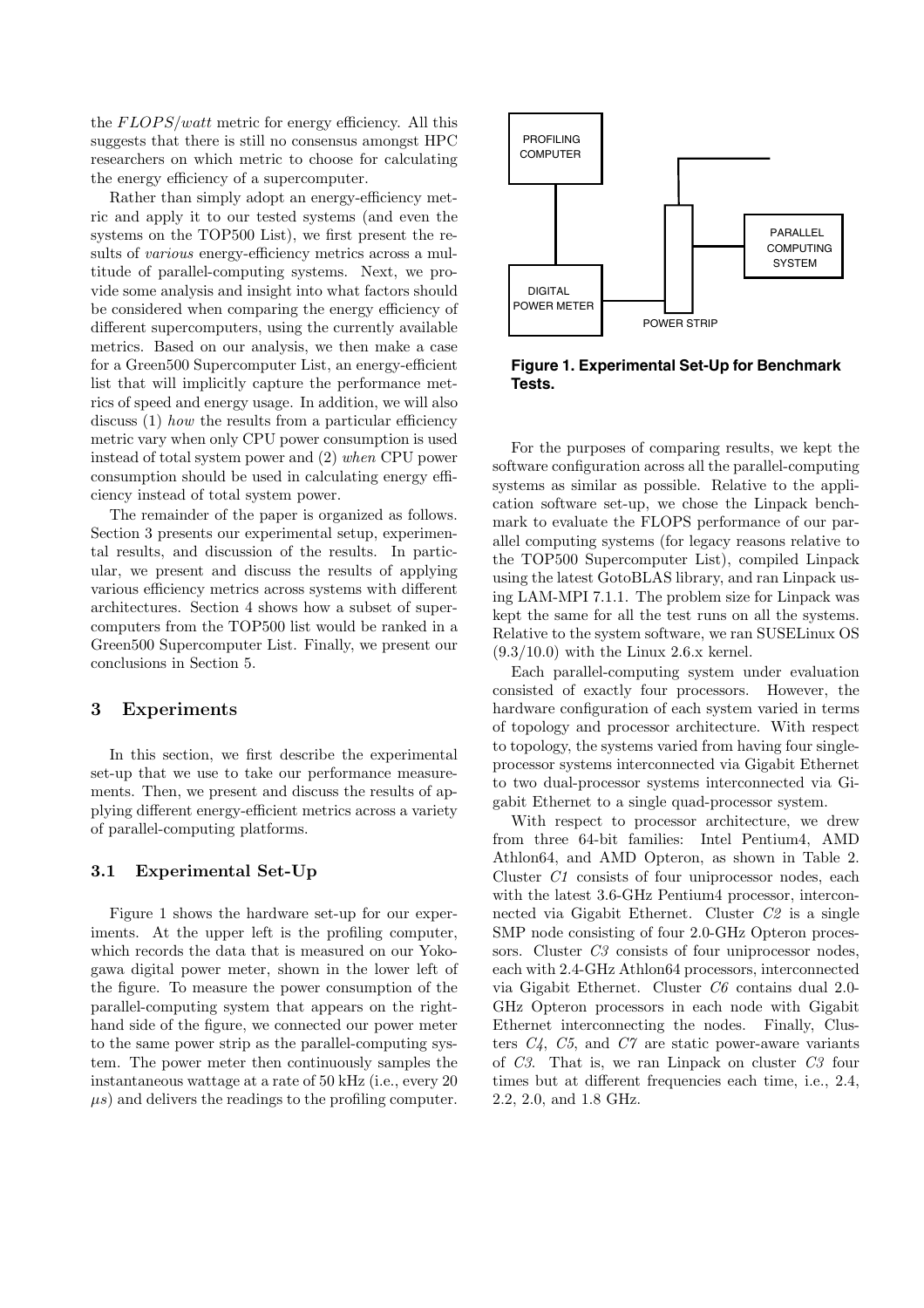| Clus-           | Process-             | Topo-             | Total | Linpack  | Avg.    | Time       | ED        | ED <sup>2</sup> | ED <sup>3</sup> | Flops/ | $V_{\partial=0.5}$ | $V_{\partial=-0.5}$ |
|-----------------|----------------------|-------------------|-------|----------|---------|------------|-----------|-----------------|-----------------|--------|--------------------|---------------------|
| ter             | <b>ors</b>           | logy              | Mem-  | (GFlops) | Power   | taken      | $(*10^6)$ | $(*10^9)$       | $(*10^{12})$    | Watt   |                    |                     |
| Name            |                      |                   | ory   |          | Used    | $(\sec s)$ |           |                 |                 |        |                    |                     |
|                 |                      |                   | (GB)  |          | (Watts) |            |           |                 |                 |        |                    |                     |
| C1              | $3.6$ GHz            | $4 * 1P$          | 4.0   | 19.550   | 713.20  | 315.84     | 71.14     | 22.47           | 7.09            | 27.41  | 14.92              | 33.92               |
|                 | Pen-                 |                   |       |          |         |            |           |                 |                 |        |                    |                     |
|                 | tium4                |                   |       |          |         |            |           |                 |                 |        |                    |                     |
| C <sub>2</sub>  | $2.0\text{ GHz}$     | $1*4P$            | 4.0   | 12.370   | 415.90  | 499.36     | 103.70    | 51.79           | 25.86           | 29.74  | 56.74              | 47.20               |
|                 | Opterons             |                   |       |          |         |            |           |                 |                 |        |                    |                     |
| $\overline{C3}$ | 2.4 GHz              | $\overline{4*1P}$ | 4.0   | 14.310   | 668.50  | 431.56     | 124.50    | 53.73           | 23.19           | 21.41  | 43.17              | 66.87               |
|                 | Athlon <sub>64</sub> |                   |       |          |         |            |           |                 |                 |        |                    |                     |
| C <sub>4</sub>  | $2.2\text{ GHz}$     | $4*1P$            | 4.0   | 13.400   | 608.50  | 460.89     | 129.26    | 59.57           | 27.46           | 22.02  | 51.84              | 68.45               |
|                 | $\mathrm{Athlon}64$  |                   |       |          |         |            |           |                 |                 |        |                    |                     |
| C5              | $2.0\text{ GHz}$     | $\overline{4*1P}$ | 4.0   | 12.350   | 560.50  | 499.79     | 140.00    | 69.97           | 34.97           | 22.03  | 66.07              | 74.10               |
|                 | $\mathrm{Athlon}64$  |                   |       |          |         |            |           |                 |                 |        |                    |                     |
| C6              | $2.0\text{ GHz}$     | $\overline{2*2P}$ | 4.0   | 12.840   | 615.30  | 481.01     | 142.36    | 64.48           | 32.94           | 20.87  | 60.54              | 77.44               |
|                 | Opterons             |                   |       |          |         |            |           |                 |                 |        |                    |                     |
| C7              | $1.8\text{ GHz}$     | $\overline{4*1P}$ | 4.0   | 11.230   | 520.90  | 549.87     | 157.49    | 86.60           | 47.62           | 21.56  | 88.97              | 84.29               |
|                 | $\mathrm{Athlon}64$  |                   |       |          |         |            |           |                 |                 |        |                    |                     |

V∂=E(1*−*∂) D2(1+∂)

**Table 2. Efficiency of different clusters according to various metrics.**

#### **3.2 Results and Analysis**

Table 2 shows the measured performance numbers (i.e., Linpack rating, average power used, and time taken) and derived efficiency numbers (i.e.,  $ED<sup>n</sup>$  and Flops/Watt) of our clusters, relative to different metrics that exist today. Table 3 provides a Green500 summary of how our clusters ranked according to different efficiency metrics.

Looking at last column of Table 3, Cluster *C2* the single quad-processor node — clearly consumes the least amount of power while Cluster  $C1$  — a cluster of uniprocessor nodes — consumes the most. Yet in spite of these disparate power-consumption numbers, both *C1* and *C2* consistently finish in the top two relative to efficiency.

When using any of the standard  $ED<sup>n</sup>$  metrics, Cluster *C1* always outranks Cluster *C2* because these metrics place greater emphasis on performance than on power consumption. This emphasis becomes much more evident as the value of *n* increases.

Perhaps the most interesting observation from Table 3 revolves around Cluster *C3*. Though the raw power consumption of *C3* is second only to *C1* (see the last column of Table 3), Cluster *C3* ranks in the *top three* for every  $ED<sup>n</sup>$  metric but ranks amongst the *bottom two*, relative to the Flops/Watt metric. This extremely large change in rankings is due to the fact

that the  $ED<sup>n</sup>$  metrics place greater emphasis on performance (as  $n$  increases) while the Flops/Watt metric effectively "penalizes" Cluster *C3* for consuming too much power, and hence, generating more heat and reducing reliability.

Now, let us examine the efficiency metrics at the extremes. Relative to the Flops/Watt metric, we see that Cluster *C2* is the most efficient and is 39% better than Cluster *C7*, which comes out to be the least efficient, relative to the Flops/Watt metric. On the other hand, relative to the  $ED<sup>n</sup>$  metrics, the difference in efficiency between the most efficient cluster and the least efficient cluster is  $121.3\%$  for the  $ED<sup>1</sup>$  metric and increases up to 571.6\% for  $ED^3$ . Does this huge variation fairly capture the difference in efficiency of the clusters at the extremes?

In our experiments, we also generated data to rank the systems according to more sophisticated variants of  $ED<sup>n</sup>$ , i.e.,  $V_{\partial=0.5}$  and  $V_{\partial=-0.5}$ . For details of how these variants work, please refer to [7]. The results are presented in last two columns of Table 2. Looking at the resultant rankings from these metrics in Table 3, the negative value of  $\partial$  produces the same ranking as the other ED<sup>n</sup> metrics. For positive values of  $\partial$ , the metric places greater emphasis on performance, i.e., D, than on energy consumption, i.e., E. Therefore, as  $\partial$  increases towards one, the metric approaches the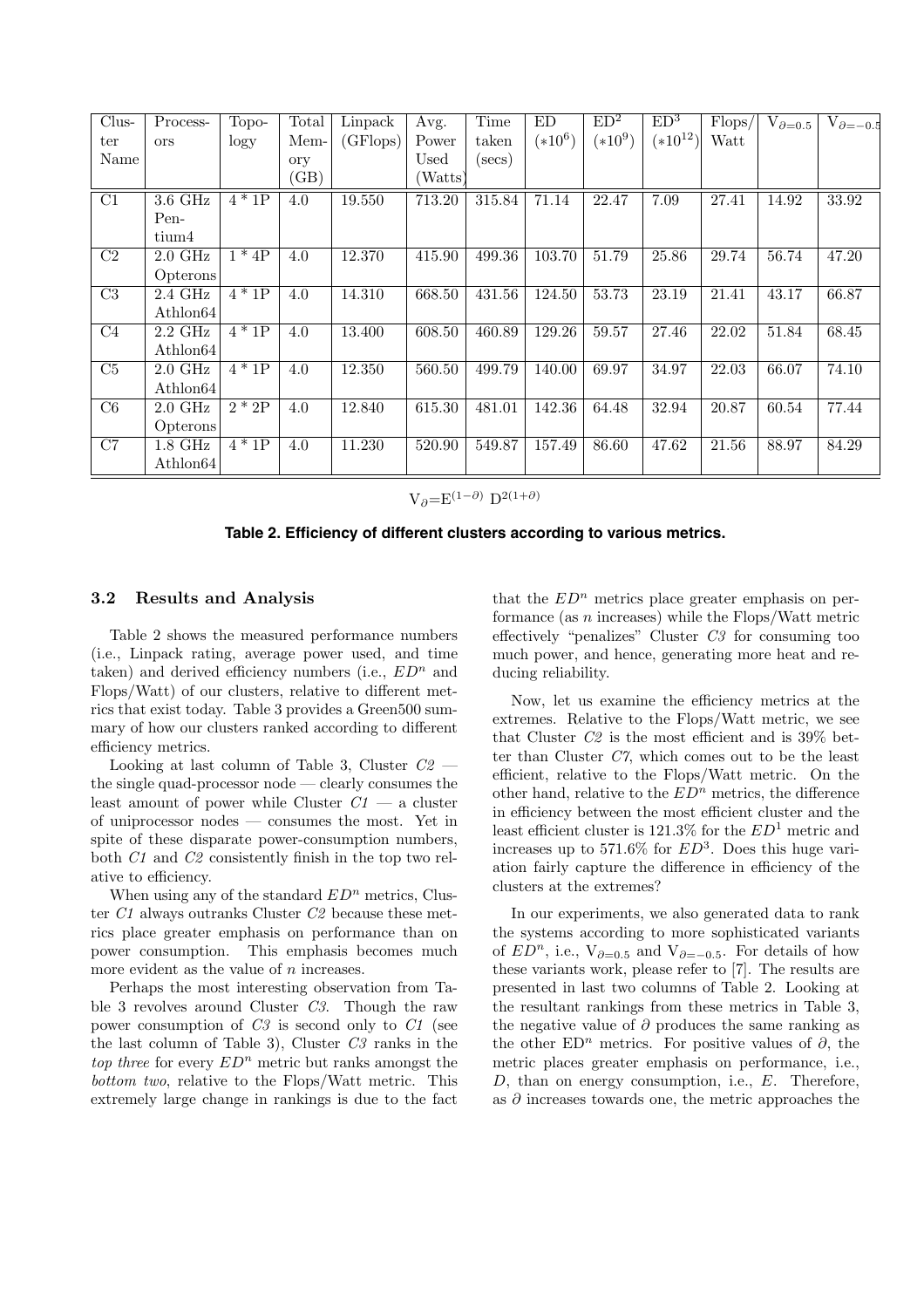|                | Green500 Ranking |                 |                 |                |                                        |                | TOP <sub>500</sub> | Power <sup>500</sup> |  |  |
|----------------|------------------|-----------------|-----------------|----------------|----------------------------------------|----------------|--------------------|----------------------|--|--|
|                |                  |                 |                 |                |                                        |                | Ranking<br>Ranking |                      |  |  |
| Rank           | ED               | ED <sup>2</sup> | ED <sup>3</sup> |                | $V_{\partial=-0.5}$ $V_{\partial=0.5}$ | Flops/         | Flops              | Watts                |  |  |
|                |                  |                 |                 |                |                                        | Watt           |                    |                      |  |  |
|                | $\rm C1$         | C <sub>1</sub>  | $\rm C1$        | $\rm C1$       | $\rm C1$                               | C2             | $\mathrm{C}1$      | C <sub>2</sub>       |  |  |
| $\overline{2}$ | C2               | C <sub>2</sub>  | C2              | C2             | C <sub>3</sub>                         | $\mathrm{C}1$  | C3                 | C7                   |  |  |
| 3              | C <sub>3</sub>   | C <sub>3</sub>  | C <sub>3</sub>  | C <sub>3</sub> | C4                                     | C <sub>5</sub> | C4                 | C5                   |  |  |
| 4              | C4               | C <sub>4</sub>  | C4              | C4             | C <sub>2</sub>                         | C4             | C6                 | C <sub>4</sub>       |  |  |
| 5              | C5               | C5              | C5              | C <sub>5</sub> | C6                                     | C7             | C2                 | C6                   |  |  |
| 6              | C6               | C6              | C6              | C6             | C5                                     | C3             | C5                 | C <sub>3</sub>       |  |  |
|                | $_{\rm C7}$      | C7              | C7              | C7             | C7                                     | C6             | С7                 | C1                   |  |  |

**Table 3. Ranking of different clusters according to various metrics.**

limit  $E^0 D^4$  and behaves more like the standard Flops metric, which is used for TOP500 List. This analysis is supported by the numbers in the Flops column and the  $V_{\partial=0.5}$  column in Table 3. That is, for positive values of  $\partial$ , the ranking order is nearly identical to the TOP500 ranking, which only takes performance into consideration. Based on the above discussion, we believe that Flops/Watt is a more balanced metric for comparing the efficiency of cluster supercomputers.

Finally, despite using small four-processor clusters, it is important to note that the  $ED<sup>n</sup>$  and Flops/Watt metrics already produce noticeably different results in comparing the efficiency of systems. If this is the case now when there is not as much difference between the cluster systems, then the difference in rankings will be even more pronounced when these metrics are used to rank, say the TOP500 supercomputers — a topic which will be discussed in Section 4.

## **Metric Usage**

Efficiency metrics are not only used for comparing the efficiency of supercomputers, but they also play a major role in comparing or evaluating different poweraware techniques that are used to reduce the power utilization of systems while minimizing the impact on overall execution performance. As additional research on power-aware techniques is completed, the need for metrics to evaluate these techniques will be felt more than ever.

When comparing two different power-aware algorithms, it is very important to understand what the metric that is used to compare the results is reporting and what that metric should actually report. We all know that the CPU consumes the major amount of power in a system. However, the actual percentage power that a CPU consumes varies from system

to system. Figure 2 shows the percentage of power that the CPU consumes in three different systems in our lab. In Cluster *C3*, processors consume 43.50% of the total cluster power; while in Cluster  $C2$ , processors consume a whopping 64.57% of the total cluster power. And in the case of our four-processor laptop cluster  $(L - Cluster)$ , the percentage of power drawn by the processor shoots all the way up to 83.37%.

Most power-aware algorithms try to save power in a system by slowing down the processors and reducing the power consumption of processors only. Now, if a power-aware algorithm 'x' reports 50% *total* power savings on Cluster *C3* cluster, and another algorithm 'y' reports 50% *total* power savings on Cluster *C2*, what does it mean? It means that algorithm 'x' is more effective in saving processor power than algorithm 'y'. It can also be inferred that while comparing two algorithms using a particular metric, it is not always fair to use total system power to calculate power (or energy) efficiency.



**Figure 2. Per-Node Power usage of Clusters.**

The decision to use "total system power" or "only the CPU power" depends on the type of systems that are being compared. One should also keep in mind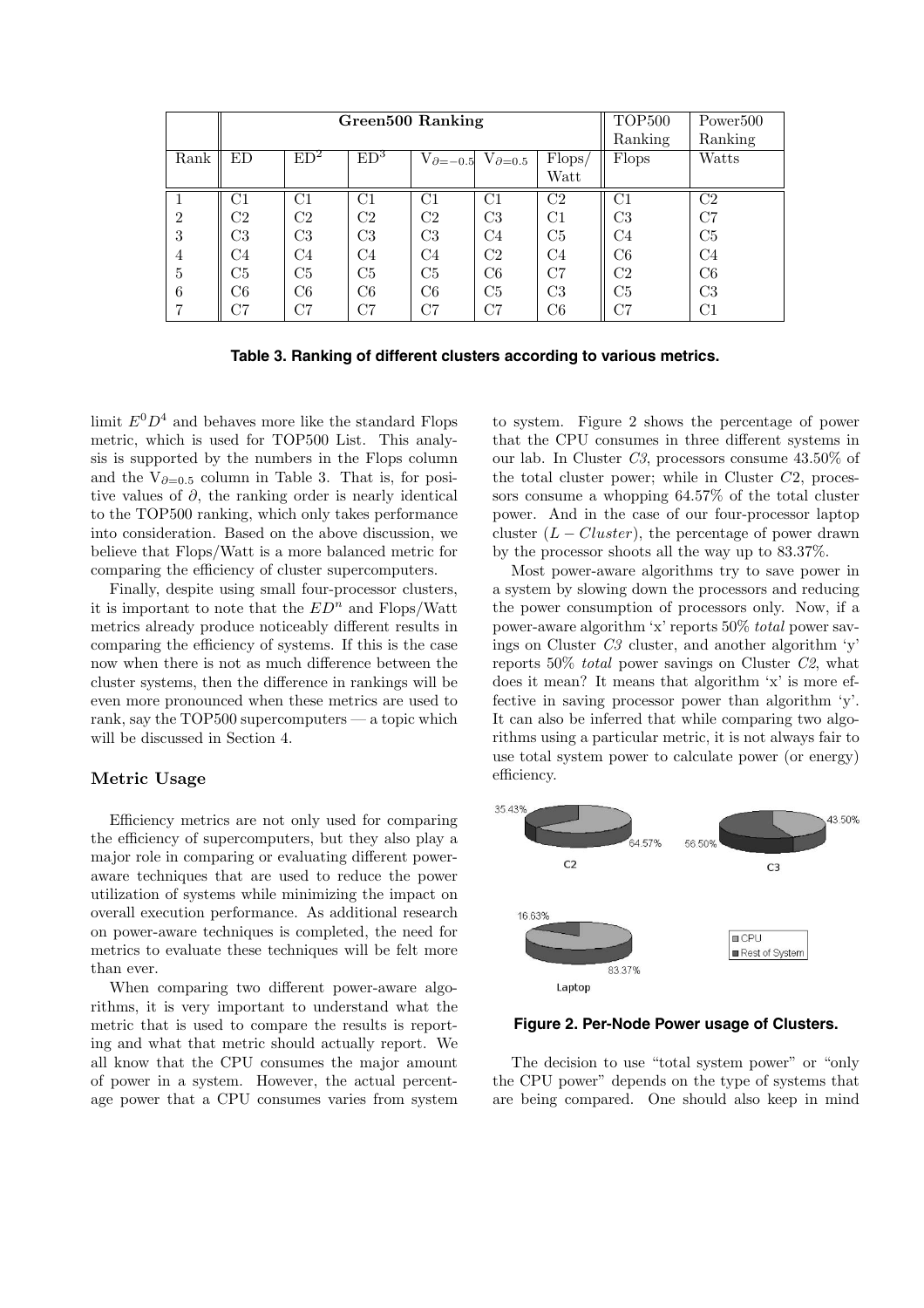that the processor power usage is not measured directly, it is oftentimes inferred from the total power usage of the system, as shown in [9]. This will result in some information loss. We can say that, if the processors in the systems under comparison consume a similar percentage of total system power, the total system power should be used in the metric for calculating the efficiency. On the other hand, if the percentage of power consumption for processors differ in systems under comparison, it would be much fairer to use only processor power consumption for comparison purposes.

Again looking at Figure 2, it is clear from this figure that it would not be fair to use total system power usage to compare two algorithms, if one of them is running on *L*-cluster whereas other is running on *C2* and *C3* clusters.

## **4 TOP500 as Green500**

We all know that TOP500 list of supercomputers have systems that are quite diverse in both their hardware and software architecture. The first question that everyone should ask in order to rank the TOP500 systems in a Green500 list is *"Which metric should be used?"*. What characteristics should a metric have so that it is not biased towards a particular type of system? Based on the discussion in Section 3, we believe that *FLOPS/Watt* is a better metric to rank the TOP500 supercomputers as part of a Green500 Supercomputer List.

Table 4 presents some of the TOP500 supercomputers and their peak power usage. It also shows the results of using the FLOPS/Watt metric on them. The Linpack performance for these supercomputers was taken from TOP500 list that was released during SC|05 in November 2005. The sources for power usage are various presentations, articles in magazines, newspapers, and the web sites of several of these supercomputers.

Here we elaborate on how we derived the peak power consumption of some of the systems. The web site of ASC Purple<sup>4</sup> reports that the power usage of Purple as 7.5 MW, which is the total power that is required for powering and cooling the supercomputer. The Eurekalert web site<sup>5</sup> reports the power usage of Purple as 8 MW. Looking at the comparisons given in a presentation at one of the BlueGene/L workshops,<sup>6</sup> the power consumption of Purple just to run the machine (but not cool it) is 4.5 MW. Given the numbers reported

| Super-                         | Peak     | Peak  | MFlops/ | TOP- |
|--------------------------------|----------|-------|---------|------|
| computer                       | Linpack  | Total | Watt    | 500  |
| Name                           | Perfor-  | Power |         | Rank |
|                                | mance    | Usage |         |      |
|                                | (GFlops) | (kW)  |         |      |
| Blue-                          | 367000   | 2500  | 146.80  | 1    |
| Gene/L                         |          |       |         |      |
| $\overline{\mathrm{ASC}}$ Pur- | 77824    | 7600  | 10.24   | 3    |
| ple                            |          |       |         |      |
| Column <sub>ba</sub>           | 60960    | 3400  | 17.93   | 4    |
| Earth                          | 40960    | 11900 | 3.44    | 7    |
| Simulator                      |          |       |         |      |
| Mare-                          | 42144    | 1071  | 39.35   | 8    |
| Nostrum                        |          |       |         |      |
| Jaguar-                        | 24960    | 1331  | 18.75   | 10   |
| Cray                           |          |       |         |      |
| XT3                            |          |       |         |      |
| ASC Q                          | 20480    | 10200 | 2.01    | 18   |
| ASC                            | 12288    | 2040  | 6.02    | 47   |
| White                          |          |       |         |      |

#### **Table 4. TOP500 power usage.**

by Lawrence Livermore National Laboratory for their supercomputers, i.e., for every watt of power consumed by the system, 0.7 watt of power is required to cool it, the number 4.5 MW is consistent with the 7.5 and 8 MW reported from other sources. We used 7.6 MW (i.e.,  $4.5 * 1.7$ ) as the total power required to run and cool Purple.

For BlueGene/L, Eurekalert reports a total of 2.5 MW of power required to run and cool the system, and a BlueGene/L presentation reports 1.2 MW to run only the system.

For the Columbia supercomputer at NASA Ames Research Center, Jack Dongarra in one of his presentations<sup>7</sup> reports the total power usage just to run the system is 2 MW. Given that the thermal design power (TDP) of Itanium-2 processors, 10240 of which are used in Columbia, is 130 watts, the power to run just these 10240 processors comes out to be 1.33 MW. So, 2 MW seems reasonable if the other components in Columbia use only 700 kW of power. Now, using the best-case assumption that for every 1 watt of computer power, 0.7 watt is required to cool it, the total power required to run and cool Columbia comes out to be 3.4 MW.

For the Japanese Earth Simulator, the total power usage reported in one of the presentations<sup>8</sup> is  $7 \text{ MW}$ 

<sup>4</sup>http://www.llnl.gov/asc/platforms/purple/

<sup>5</sup>http://www.eurekalert.org/features/doe/2005-06/dlnllsb062405.php

<sup>6</sup>http://www.lofar.org/BlueGene/

<sup>7</sup>www.netlib.org/utk/people/JackDongarra/SLIDES/HK-2004.pdf

<sup>8</sup>www.sc.doe.gov/ascr/dongarra.pdf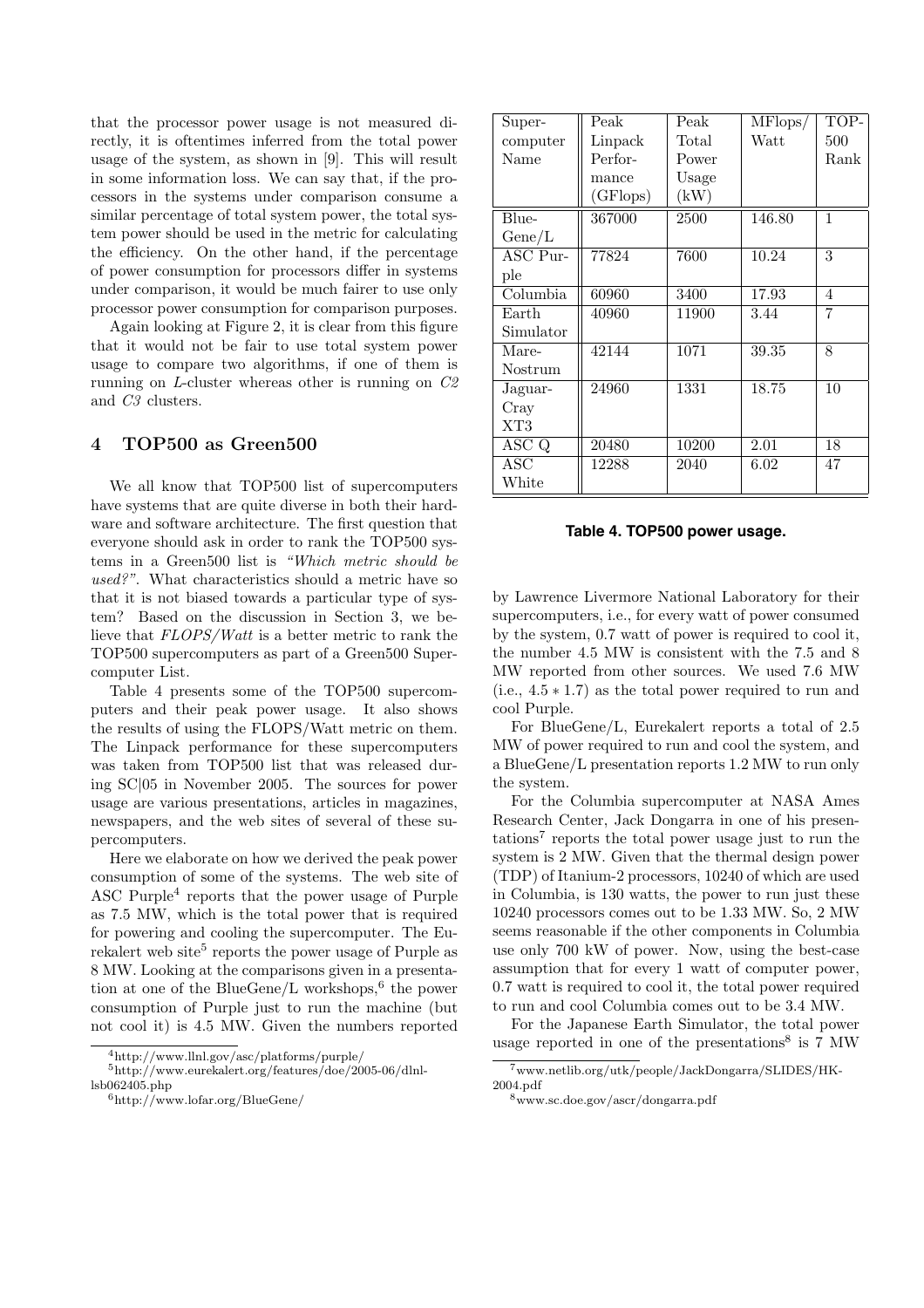| Relative | TOP500 Or-           | Green500                    |  |  |
|----------|----------------------|-----------------------------|--|--|
| Rank     | $_{\rm der}$         | Order                       |  |  |
| 1        | BlueGene/L           | BlueGene/L                  |  |  |
| 2        | <b>ASC</b> Purple    | MareNostrum                 |  |  |
| 3        | Columbia             | Jaguar-Cray<br>$_{\rm XT3}$ |  |  |
| 4        | Earth Simu-<br>lator | Columbia                    |  |  |
| 5        | MareNostrum          | <b>ASC</b> Purple           |  |  |
| 6        | Jaguar-Cray<br>XT3   | ASC White                   |  |  |
| 7        | ASC Q                | Earth Simu-<br>lator        |  |  |
| 8        | ASC White            | ASC Q                       |  |  |

**Table 5. TOP500 Vs Green500.**

just to run the system. The total power usage, including power needed for cooling, comes out to be 11.9 MW. The same source also quotes power usage of ASC White as 1.2 MW and for ASC Q as 6 MW, for just powering the machines. Adding in the power to cool the machines increases the total power for White to 2.04 MW and for Q to 10.2 MW.

The Register<sup>9</sup> reports the power usage of MareNostrum to be 630 kW just to run the system. This makes the total power usage of MareNostrum including power required for cooling to be 1.07 MW.

The data sheet of Cray  $XT3^{10}$  reports that each cabinet of XT3 consumes 14.5 kW of power and houses 96 Opteron processors of 2.4 GHz each. TOP500 list reports 5200 AMD Opteron processors of 2.4 GHz each in Jaguar Cray XT3 system. After calculation, the Jaguar system listed in TOP500 list will use about 54 cabinets and consume about 783 kW of power just to run the system. The total power that will include cooling the system comes out to be 1331 kW.

From Table 5, BlueGene/L, because of its arguably ideal mix of performance and extremely low power consumption, is ranked  $#1$  on both the TOP500 list and the Green500 list. The TOP500 list ranks the Japanese Earth Simulator at  $#7$  (or  $#4$  relative to the systems being considered in Table 5), but it is penalized in the Green500 list for consuming an exorbitant amount of power and is ranked second-to-last among the systems we are presenting. ASC White, on the other hand, is ranked higher in the Green500 list because of its lower power usage.

Another somewhat related question that one can ask here is that while using a metric to list TOP500 supercomputers as Green500, should we use CPU power usage or total system-power usage? The answer is that we should use the total system-power usage. The usage of CPU power should be restricted only for comparing various power-aware algorithms as discussed in the previous section. While listing systems on the Green500 list, we are concerned about the total power usage as a result of using the system. We are ranking the systems as a whole and not just the CPUs. However, for the sake of posterity, Figure  $3^{11}$ , shows the results of GFlops/Watt but relative to only the CPU power consumption, not total power consumption. Most notably, the PowerPC-based architectures, i.e., BlueGene and MareNostrum, achieve a Flops/watt rating that is about an order of magnitude higher than all other CPU architectures.

# **5 Conclusion**

In this paper, we made a case for a Green500 Super $computer List - a list that would not only take perfor$ mance (relative to speed) into consideration but would also take energy efficiency into account when ranking supercomputers. In the long run, this list would help the HPC research community and various vendors by focusing their attention towards factors other than just performance (relative to speed).

### **References**

- [1] D. Brooks and M. Martonosi. Dynamically exploiting narrow width operands to improve processor power and performance. In *HPCA-5*, Jan. 1999.
- [2] W. Feng. The importance of being low power in highperformance computing. *Cyberinfrastructure Technology Watch (CTWatch)*, (3), August 2005.
- [3] W. Feng, M. Warren, and E. Weigle. The bladed beowulf: A cost-effective alternative to traditional beowulfs. In *Proceedings of IEEE Cluster*, Sept. 2002.
- [4] X. Feng, R. Ge, and K. Cameron. Power and energy profiling of scientific applications on distributed sys-

 $^9{\rm http://www.theregister.co.uk/2005/04/13/barcelona_supercom}$ puter/

<sup>10</sup>http://www.cray.com/products/xt3/

<sup>11</sup>www.netlib.org/utk/people/JackDongarra/SLIDES/hpcasia-1105.pdf